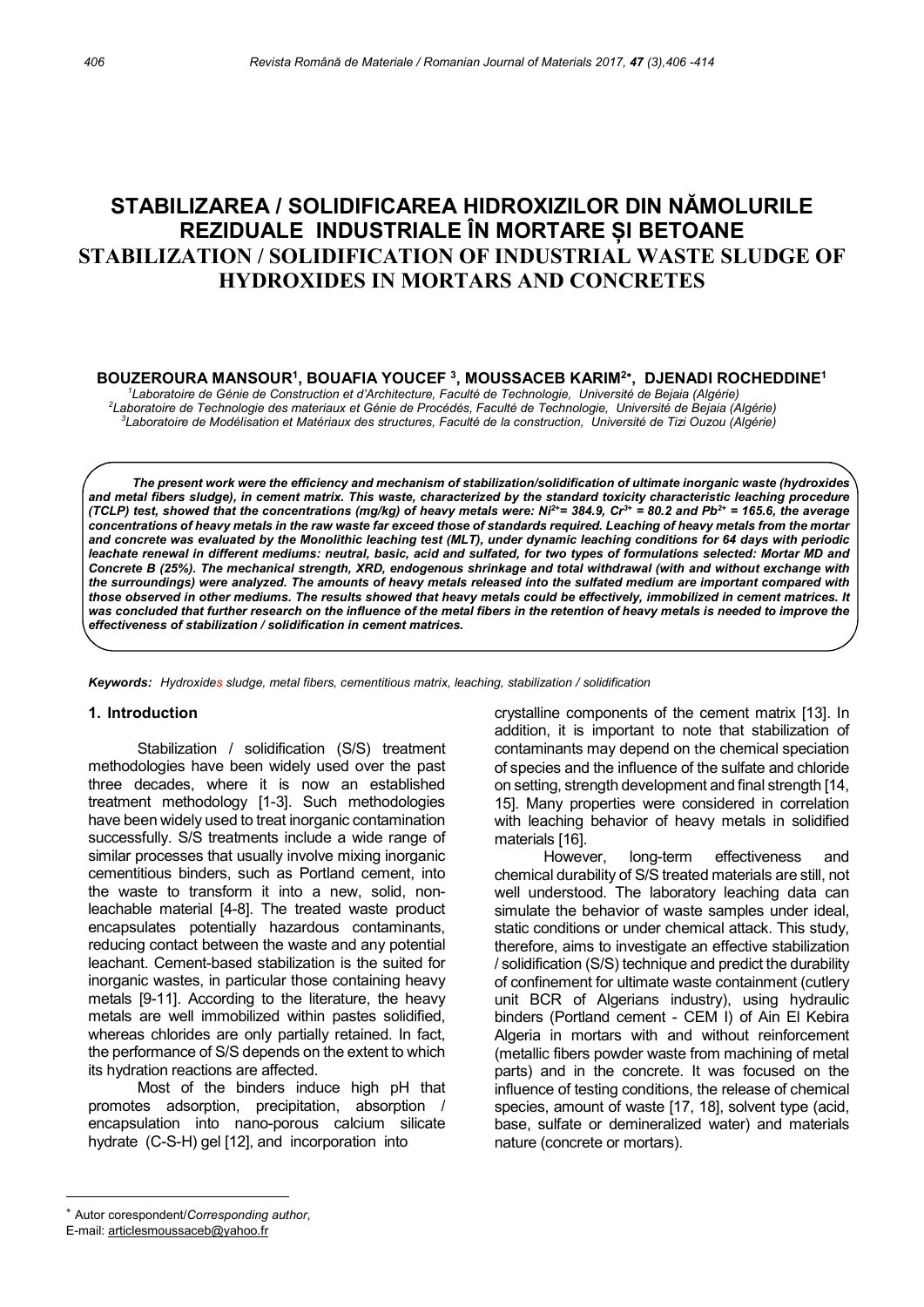Bozeroura Mansour, Bouafia Youcef, Moussaceb Karim, Djenadi Rocheddine / Stabilizarea / solidificarea hidroxizilor 407 din nămolurile reziduale industriale în mortare și betoane

The objectives are the waste characterization of the cutlery unit, the evaluation of the release of various chemical species contained in the porous matrix under different leaching conditions and the evaluation of the performance of the used method which is surface run-off water to monolithic stabilized waste. To achieve these objectives, two formulations have suggested for the S/S of waste used. To follow the long-term release of chemical species and pollutants, a monolithic leaching test (MLT) was used. In future perspective, it is interesting to study the effect of the metallic powders wastes from machining combined with hydroxide sludge on the leaching of toxic species in the (S / S) materials.

## 2. Experimental research

## 2.1. Used materials

Inorganic waste (sludge of hydroxides and metal fibers), the ordinary Portland cement (CEM I) of Ain El Kebira Algeria, standard sand bags packed  $1350 \pm 5g$ , demineralized water and four different size fractions as 0/4 mm (fine sand), 8/15mm and 15/25mm (gravel) of aggregates were used.

## 2.2. Mortars' preparation

The preparation of mortars is generally, based on the NFEN196-1 standard. The material is prepared in a mixer of 3 Kg. First, the standard sand, fiber and waste are mixed at medium speed for 10 min to obtain a homogeneous mixture. The cement then was added and the mixture was mixed for a few minutes. The addition of demineralized water was considered for to avoid the addition heavy metals in trace amounts. Then, the mortars made are molded for prepare test

 samples (three samples for each test) with dimensions of 40 mm  $\times$  40 mm  $\times$  160 mm for mechanical strengths testing at 7 and 28 days and for measurement of the dimensional changes (shrinkage and swelling).

Specimens of 40 mm × 40 mm × 40 mm were made for preparation of monolithic blocks for MLT tests. The S/S materials manufactured were protected as much as possible confronted with the ambient air to outsides (carbonation phenomenon) because it contributes in the reduction of porosity of the S/S materials in the outer surface, which changes the dynamic of elements release. Formulations made up in this study are presented in Table 1A. The choice of the percentage of waste sludge of hydroxide at 25 % is based on conclusions of search [19].

#### 2.2.1. Concretes' preparation

The concretes were prepared according to the standard FN-P-18-400. The preparation of the concrete samples was based on the method of Dreux Gorris, which is the more answered after many formulations of concrete based fibers that were tested on site. The concrete mixing was, carried out in a concrete mixer of 30-liter capacity. The waste was introduced at the same time with granular component. The specimens produced were cylinders of 160 mm × 320 mm, for the compressive strength test, Samples of 25 mm × 60 mm were made for preparation of monolithic blocks for MLT test and prismatic samples of 70 mm × 70 mm × 280 mm equipped with studs to enable measurement of the dimensional changes (shrinkage and swelling) of the concrete.

Table 1

| (A)<br>mortar formulation    |          |           |               |               |               |  |  |  |
|------------------------------|----------|-----------|---------------|---------------|---------------|--|--|--|
| Designation                  | МT       | <b>MD</b> | <b>MDF 10</b> | <b>MDF 20</b> | <b>MDF 30</b> |  |  |  |
| Sand (g)                     | 1350     | 1350      | 1350          | 1350          | 1350          |  |  |  |
| Cement (g)                   | 450      | 450       | 450           | 450           | 450           |  |  |  |
| Water $(q)$                  | 225      | 225       | 225           | 225           | 225           |  |  |  |
| Waste (g)                    | 0        | 112.5     | 112.5         | 112.5         | 112.5         |  |  |  |
| Rapport (%)<br>Waste/Cement  | $\Omega$ | 25        | 25            | 25            | 25            |  |  |  |
| Fiber powder $(q)$           | 0        | 0         | 45            | 90            | 135           |  |  |  |
| Rapport (%) Fiber<br>/Cement | $\Omega$ | 0         | 10            | 20            | 30            |  |  |  |
| (B)<br>concrete formulation  |          |           |               |               |               |  |  |  |
| Specimens                    | $B(0\%)$ |           | B(25%)        |               |               |  |  |  |
| Sand (0/4) (Kg)              | 845.62   |           | 845.62        |               |               |  |  |  |
| Gravel (8/15) (Kg)           | 478.12   |           | 478.12        |               |               |  |  |  |
| Gravel (15/25) (Kg)          | 514.88   |           | 514.88        |               |               |  |  |  |
| Cement<br>(kg)               | 350      |           | 350           |               |               |  |  |  |
| Water (kg)                   | 175      |           | 175           |               |               |  |  |  |
| Waste (kg)                   | 0        |           | 87.5          |               |               |  |  |  |
| Rapport (%)<br>Waste/Cement  | 0        |           | 25            |               |               |  |  |  |

#### . Mix proportion of mortar and concrete mixtures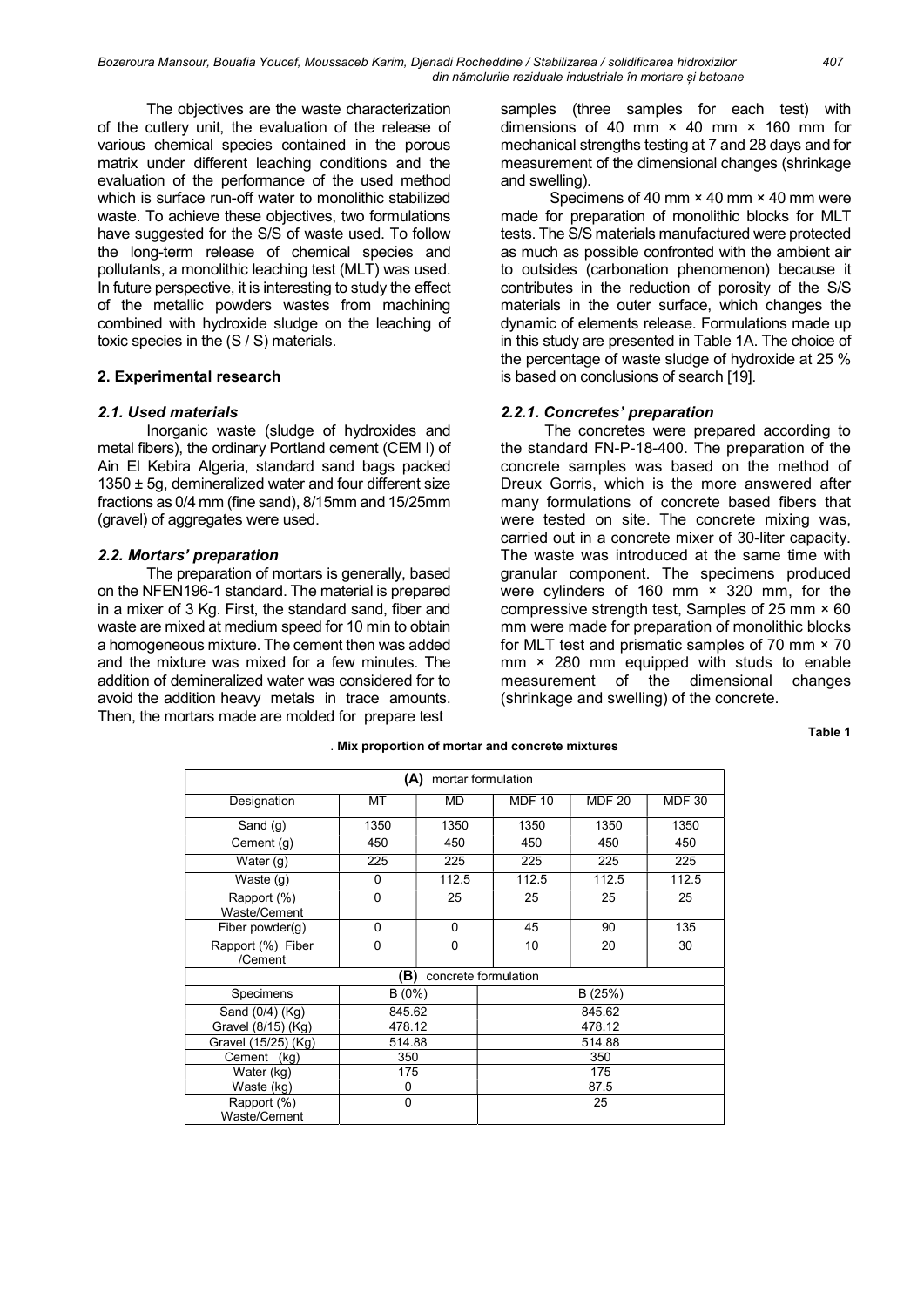# 2.3 Testing methods

# 2.3.1. X-Ray Diffraction (XRD) analysis

XRD examinations were performed to determine the microstructure of the waste (sludge of hydroxides and metal fibers). The small amount of powder samples are scanned by an X-Ray diffractometer with an angle of 2θ. The X-Rays are scattered by atoms in a pattern that indicates lattice spacing of elements present in the material analyzed. Once the X-ray analysis is completed, the spectra are recorded and analyzed for the specimens using, the XPERT-PROF PANALYTICAL diffractometer.

## 2.3.2. Toxicity Characteristic Leaching Procedure (TCLP)

Leaching tests were performed according to toxicity characteristic leaching procedure (TCLP) U.S.EPA-1311 method to determine metals mobility under natural worst case conditions (USEPA, 1992). The liquid/solid ratio was 20 L/kg. The mixture was stirred for an 18-hour, period at a rate of 30±2 rpm and then filtered with a 0.45 µm filter. The pH of the solidified/stabilized materials were measured and decreased by adding nitric acid to be less than tow. The concentrations of  $Pb^{2+}$ , Ni<sup>2+</sup> and Cr<sup>3+</sup> were determined using flame atomic absorption spectrometry (FAAS) Aurora Instruments AI 1200. The flame generated by the combustion of acetylene in the presence of air. The wavelengths used in the measurement of concentrations of  $Pb^{2+}$ , Ni<sup>2+</sup> and  $Cr^{3+}$ are 283.3, 232 and 357.9 nm, respectively.

## 2.3.3.Mechanical strength

Compressive strengths were measured with a press of type universal testing machine (IBERTEST) with capacity 200 KN, piloted by computer. For each mixture, three specimens were tested according to the NF EN 196-1 standard.

# 2.3.4. Shrinkage and swelling tests

For shrinkage measurement, the mixtures were cast in prismatic molds of 40 mm × 40 mm × 160 mm for mortar and  $7 \times 7 \times 28$  cm<sup>3</sup> for concrete and covered with a moist tissue to prevent any evaporation at early age. At 1 day of age, the mixtures are unmolded and prepared for shrinkage and swelling measurements. They were provided with an adhesive band at both avoid the ends to edge effects desiccation. For the autogenous shrinkage measurement, the samples were covered completely with a thin layer of bitumen surrounded by an adhesive band to ensure no water exchange with the external environment. During shrinkage measurement, samples were placed in a frame for shrinkage measurement equipped with a micrometer precision comparator. For each mixture, the measured values of shrinkage were done for two samples and average values were reported. For the measurement of the swelling, the same experimental protocol is used

in emerging the specimens in distilled water (saturated atmosphere), swelling and autogenous shrinkage tests were performed at ages, 1, 3, 7, 9, 14, 21, 28, 60, 90,120 and 150 days.

# 2.3.5. Monolithic Leaching Test (MLT)

A monolithic block of known dimensions was placed in contact with a leachate. The leachate renewed at contact times, was selected to be able to determine the intensity and dynamic release of elements by analyzing the leachates obtained. A liquid / solid surface ratio of 10 cm<sup>3</sup> /cm<sup>2</sup> was maintained constant at each solution renewal. Monolithic cubes subjected to leaching were of 40 mm  $\times$  40 mm  $\times$  40 mm.

 For each material, the sample was immersed in demineralized water in polyethylene container (Fig. 1), which was hermetically closed to prevent air penetration  $(CO<sub>2</sub>)$  and water evaporation during the test. The experiment performed at room temperature of (23±1C°) and protected from light. For each material, the test was performed in duplicate to observe the reproductibility of the results. The solutions renewed after 0.25; 0.75: 1; 2; 5: 7; 20 and 28 days, giving a total of 64 days of continuous leaching. We obtained eight solutions to analyze after filtration (0.45  $\mu$ m) to determine the concentrations of different elements. The results of MLT are flows of chemical species followed (nickel (Ni), chromium (Cr) and lead (Pb)); these results were presented graphically as a function of contact time or average time calculated by using the formula:

$$
\mathbf{T_i} = \left[ \frac{\sqrt{t_i} + \sqrt{t_{i+1}}}{2} \right]^2
$$

Were  $t_i$  are the durations of each leach sequence.



Fig. 1 - The scheme of the monolithic block leaching test.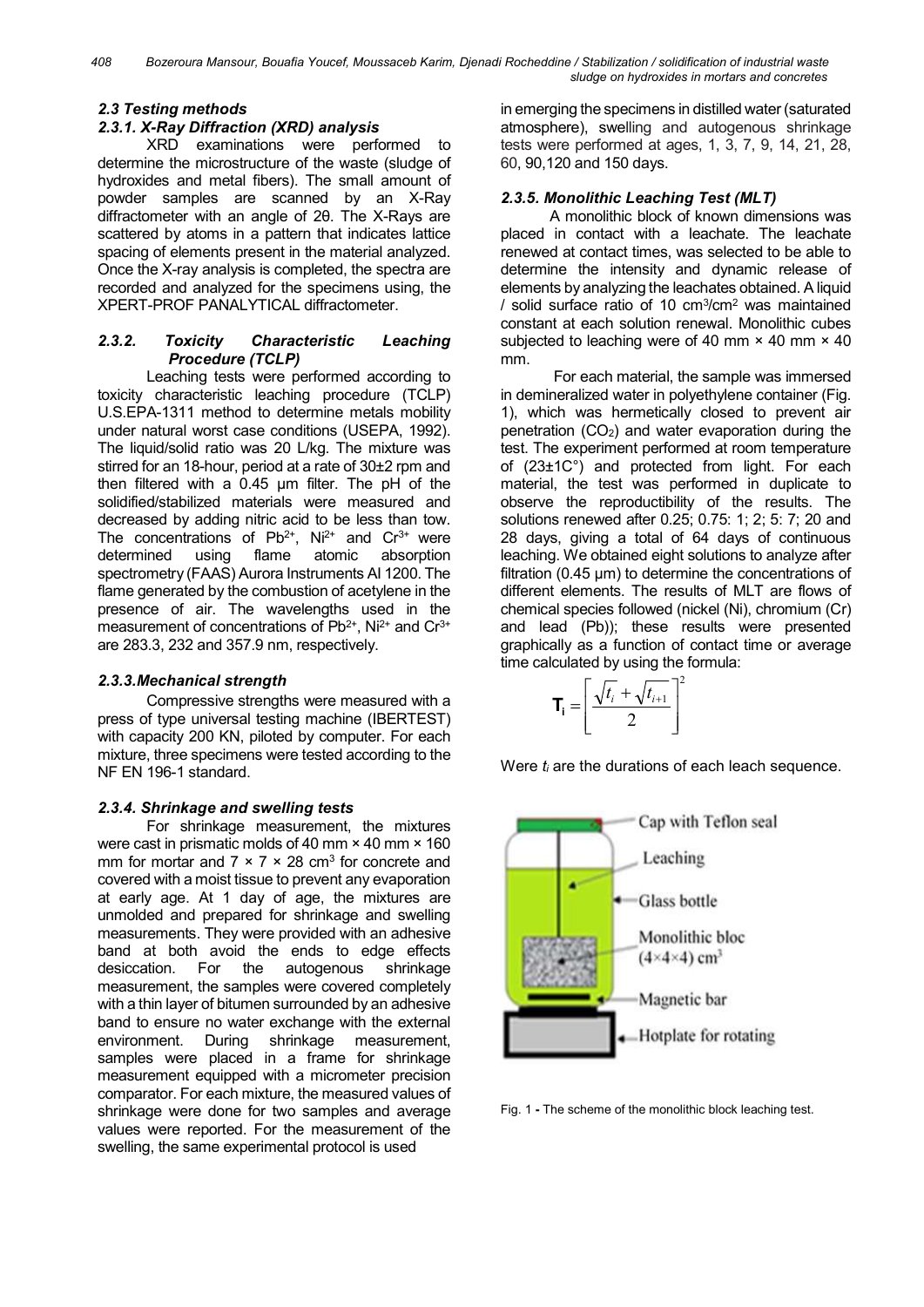Bozeroura Mansour, Bouafia Youcef, Moussaceb Karim, Djenadi Rocheddine / Stabilizarea / solidificarea hidroxizilor 409 din nămolurile reziduale industriale în mortare și betoane



Fig. 2 - X-ray diffraction patterns: (a) raw waste of the cutlery unit and (b) fiber powder recovery machining of metal parts waste.



Fig. 3 - Mechanical strengths: (a) mortars; (b) concretes.

#### 3. Results and discussions

## 3.1. Characterization of the waste (cutlery unit BCR of Algerians industry)

The XRD pattern showed the presence of complex phases as is shown in Figure 2(a), containing the chemical elements such as Ni, Cr and Pb. We conclude that this is classified as hazardous waste. To this effect, the waste of the cutlery unit must be Stabilized/Solidified by hydraulic binder to reduce its pollution and its toxicity.

## 3.2. Characterization of the fiber powder recovery machining of metal parts Waste

Crystallized mineralogical phases were detected at different diffraction angles values namely: 1: SiO2 (2θ=26.43°), 2: Fe3O4 (2θ= 82.61°), 3: FeCO<sup>3</sup>  $(2\theta=99.12^{\circ}$  and 116.81°), as is shown in Figure 2(b).

#### 3.3. Toxicity Characteristic Leaching Procedure (TCLP) of the waste (cutlery unit of industry)

The raw waste of the cutlery unit was characterized by the TCLP test. The results shown that the concentrations (mg/kg) were:  $Ni^{2+}$  = 384.9,  $Cr^{3+}$  = 80.2 and  $Pb^{2+}$  = 165.6; the average concentrations





of heavy metals in the raw waste were far exceed those of standards required: 50 mg/kg for  $Ni<sup>2+</sup>$ ,  $Cr<sup>3+</sup>$  and Pb<sup>2+</sup> (French Association for Standardization [AFNOR]) [20]. Mineralogy is the main tool for understanding the state of coalescence of heavy metals in cement matrixes.

## 3.4. Behavior of Materials with solidified / stabilized waste

#### 3.4.1. Mechanical strength

Compressive strength of solidified/stabilized materials were determined for 7 and 28 days of curing. Figure 3 (a and b), shows the evolution of mechanical strengths of mortars and concretes as a function of times (days). In general, after 28 days of curing samples showed higher strengths than at 7 days of curing. This observation is common in studies and experiments dealing with concretes or mortars strength reported in literature [21, 22]. In this study, the results obtained for materials confirm this behavior. Mechanical strengths of S/S materials are higher than those recommended by the XP X31-211 standard, which is equal to 1 MPa. The results show that the mortar has a better resistance than the concrete; this is due to the presence of gravel in the concrete which increases its porosity and reduces the resistance.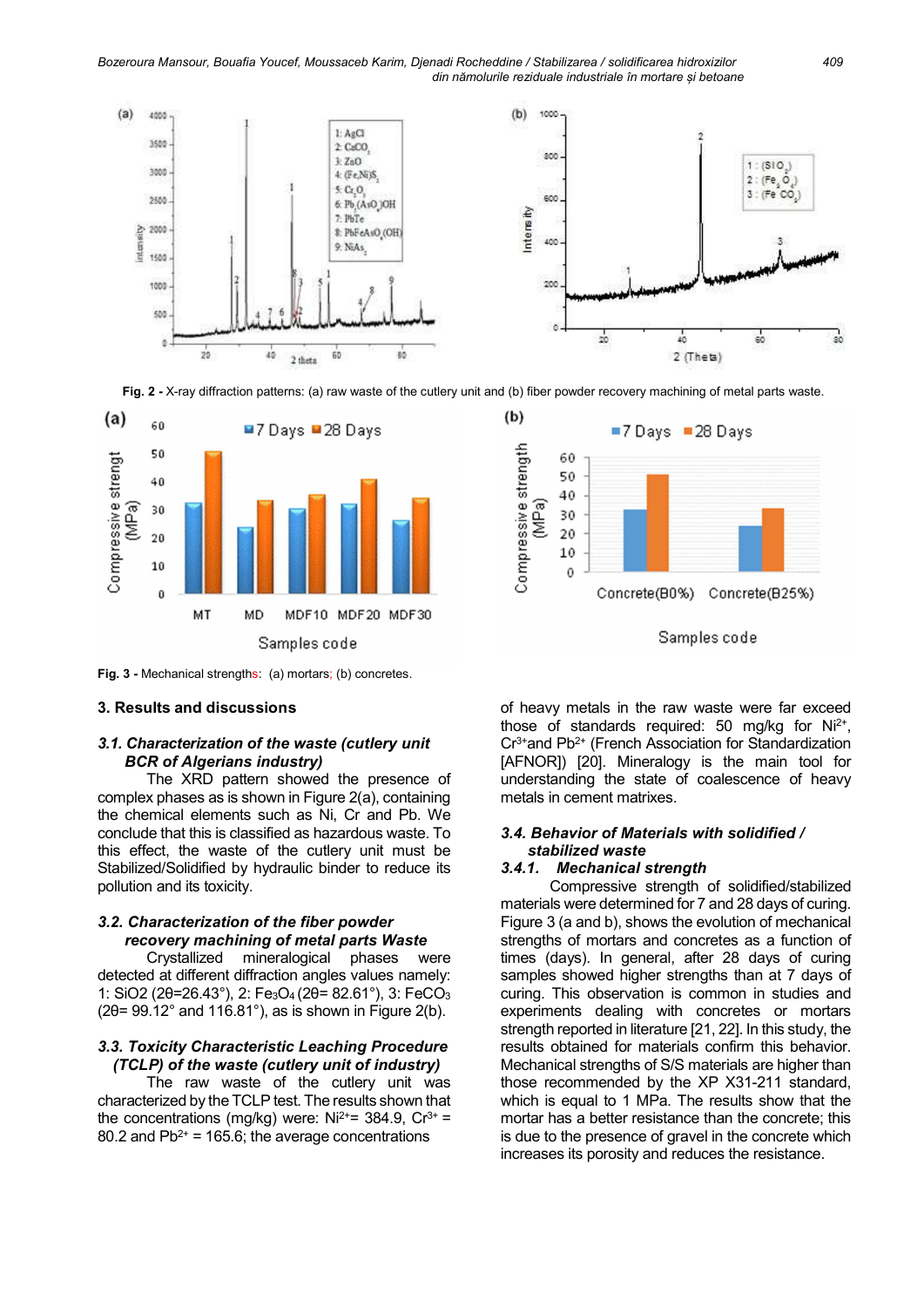410 Bozeroura Mansour, Bouafia Youcef, Moussaceb Karim, Djenadi Rocheddine / Stabilization / solidification of industrial waste sludge on hydroxides in mortars and concretes

It observed that the materials without waste have higher strengths at 28 days of curing; it is in the order of 50 MPa for mortars and 37.5 MPa for the concrete compared to materials with 25% waste.

It appeared that the strength of solidified/stabilized materials decreases. This is due  $t_0$ :

(1) The nature and the quantity of waste,

(2) The quantity of cement available for hydration (excesses of the quantity of waste compared to the quantity of cement, the waste absorbs a quantity of water destined for the hydration of cement)

It is important to note that the authors Maria Georgescu et al [23] found that in the presence of waste (fly ash) in high proportion (up to 50%), there was a significant reduction in compressive strengths in mortars.

For improving the quality of our material, a study was performed on the compositions of mortars with waste and metal fiber powder. From these results, we can conclude that the MDF20 mortar is the best composition that gives good compressive strengths; we compare these results with those of the mortar MD waste and without fiber MT.

## 3.4.2. Influence of the waste on the total and endogenous shrinkage of the stabilized / solidified materials

The endogenous shrinkage and the total shrinkage for mortars and concretes compositions were analyzed. Figure 4(a, b) shows that, whatever the nature of the sample, the curves of the withdrawal have approximately the same shape and exhibit the same behavior along the test duration. The waste containers of the compositions MD, B(25%) developed a shrinkage (endogenous and total) less than that developed by the control samples (MT, B(0%) at the age of 150 days.

A comparative study shows that the amplitudes of the deformations obtained at 28 days for the two types of compositions containing waste, have low endogenous shrinkage compared to shrinkage recorded for materials without waste. However, this is explained by the fact that the addition of the waste to the mixture increases the reactivity of calcium  $(Ca^{2+})$ because it is substituted by  $(Pb^{2+}, Ni^{2+})$  and  $Cr^{3+}$ contained in the waste), after which the quantity of  $(Ca<sup>2+</sup>)$  reacts with the atmosphere  $(CO<sub>2</sub>)$  to cause the formation of calcite in the capillary pores. The deposition of calcite in these pores causes low capillary depressions, the latter causes a compression in the solid skeleton of the formulation, and therefore there will be less shrinkage. It shown as concrete develop less shrinkage compared to mortars, this explained by the fact that the addition of aggregates in concretes reduces the pore size causing a low shrinkage. It has been observed that the total shrinkage is greater than the autogenous shrinkage; this is due to the evaporation of water, which is



Fig. 4 - Endogenous and total shrinkage (a) concrete B (0% and 25%); (b) mortars MT and MD; (c) influence of the addition of the waste on the swelling.

porous in the networks due to the effect of temperature (exchange with the surrounding environment). After 28 days of hardening the shrinkage stabilized. It observed that the addition of waste reduces the shrinkage; our study confirms the results obtained in literature [24, 26]. It could be conclude that the addition of the waste from the Algerian cutlery industrial unit (BCR) in cement matrices reduces the shrinkage rate, which could consider an advantageous gain limiting cracking of the blocks after their hardening before putting them in the final waste storage centers.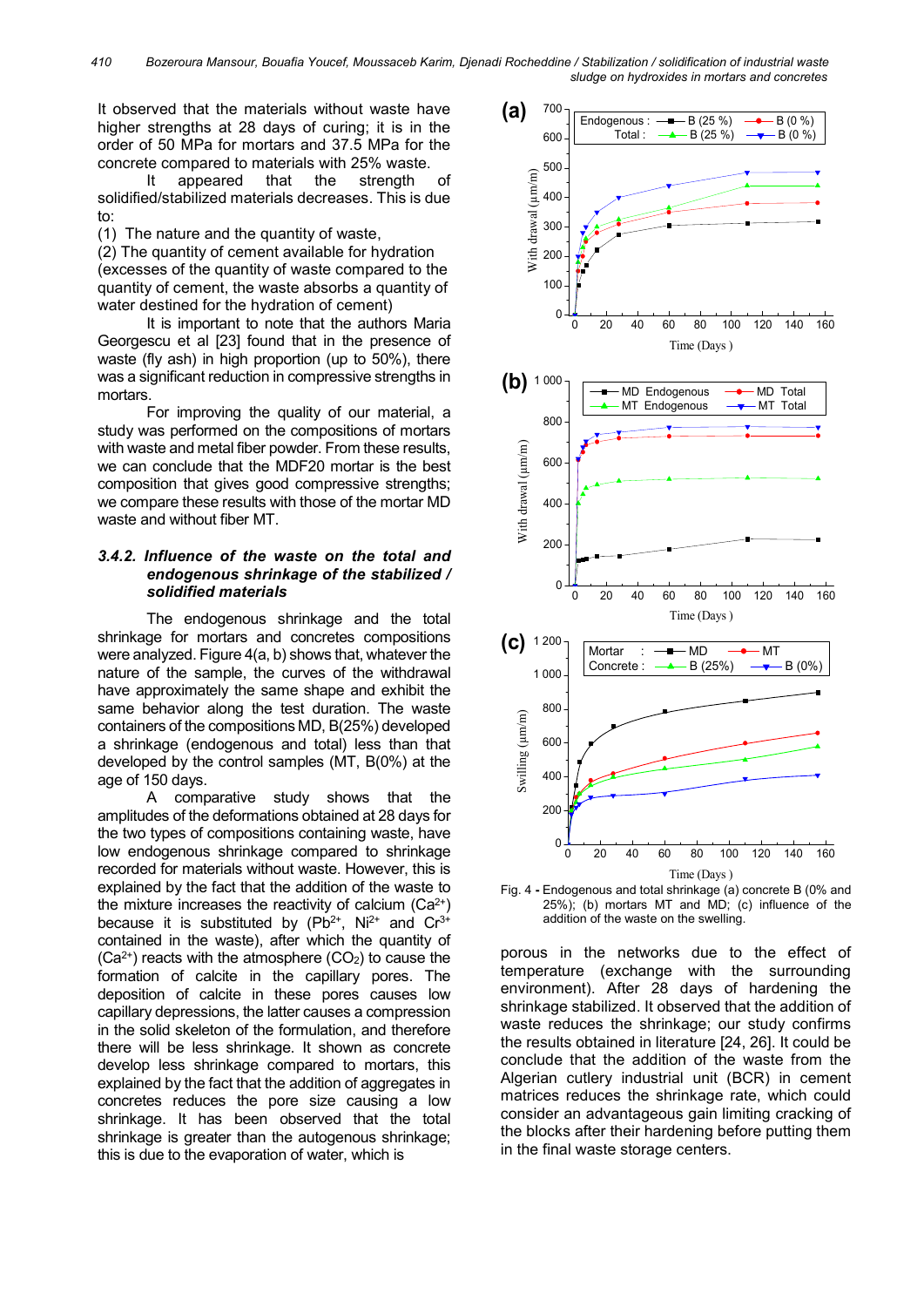Bozeroura Mansour, Bouafia Youcef, Moussaceb Karim, Djenadi Rocheddine / Stabilizarea / solidificarea hidroxizilor 411 din nămolurile reziduale industriale în mortare și betoane

## 3.4.3. Effect of the waste on the swelling of the composite materials (mortars, concretes)

The swelling ratio of this material followed the same rate for both formulations, this shows that the addition of aggregate (gravel) sand has no influence on the swelling. The curves illustrated in (Fig. 4c), show that the swelling is particularly important in materials containing waste. This can explained as follows. The amount of waste added in the formulations prevents the complete hydration of cement and contributes to the increase of the porosity of the material after its curing. The immersion of the samples in the water (swelling test) gives rise to the hydration of cement particles which remain anhydrous. The chemical reaction caused by the contact of the C<sub>3</sub>A and H<sub>2</sub>O particles in the presence of the gypsum forms the sulfoalumlinates (ettringite) which causes swelling under the effect of the ettringite needles thrusts formed in the pores of the material.

We observed that the rate of swelling of the concrete is lower compared to the mortars; this is due to the fact that the addition of aggregates (gravel) reduces the porosity and permeability of the concrete and consequently there will be less swelling. The contact of the cementitious materials containing the waste with the water increases the swelling rate and can induce leaching of large quantities of heavy metals into the surrounding environment. For this purpose, the use of leaching tests is inevitable for proper evaluation of the swelling phenomenon.

# 3.5. Behavior of Materials containing waste at leaching test (MLT)

 Leaching results on monolith, obtained for the monitored chemical, species illustrated in (Fig. 5 (a-f)), shows the variation of flows leached based on the average time for 64 days of leaching in four different media neutral, basic, acid and sulfated, for 2 types of selected compositions mortar MD (25 %) and concrete B (25 %). Generally, whatever the nature of the media is, we observe the beginnings of diffusional type of release, or the slope of the curve is -0.5 [25]; the fact is due to the concentration gradients between pore water of binding material very busy and aggressive solution, no charge, create a transfer ion diffusion. This release results in the significant contribution of the monolithic outer surface of the block to leaching. Then the leached flow decreases due to exhaustion of the free waste phenomenon, which is on the outer surface of the monolithic block.

The release of these metals continues, to decrease and becomes controlled, by variations of the resulting concentrations of diffusion and chemical reactions of dissolution-precipitation (chemical equilibrium conditions). According to Figure 5 (a-f), it found that the total flow leached species followed in the sulfated medium are very



Fig. 5 – continues on next page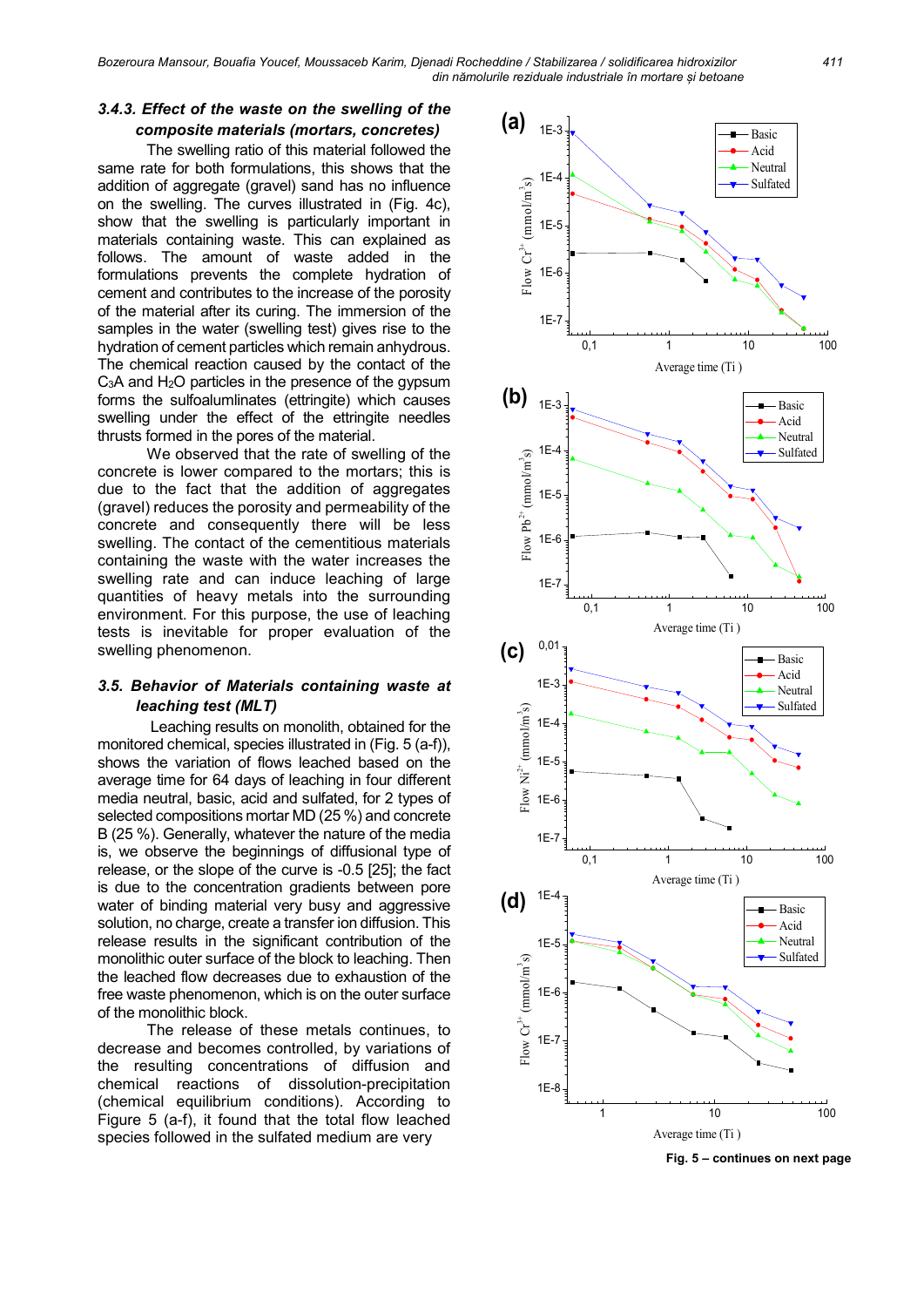

Fig.  $5$  -  $Cr^3$ , Pb<sup>2</sup> and Ni<sup>2+</sup> release as a function of average time (Ti): (a, b and c) for mortar MD (25%), (d, e and f) for Concrete B (25%).

important in comparison with those released into the acidic, neutral and the basic media. The flow evolved leached in diminishing order illustrated as follows: sulfated, acidic, neutral and basic media. This is due to the ionic strength of the solution sulfated compared with other leachate and the high content of sulphates (SO4) in the sulphated medium compared to other media. The excess of the sulphates in contact with the tricalcium aluminate (C3A) causes a swelling which favors the release. When the blocks are in contact with the sulfated solution several phenomena may performed, at the first there is dissolution of the portlandite then, increase of the volumes of the pores and at the end the sulphates penetrate intensively inside the matrix, incoming sulfates react with the ions in the pore solution, hydrated cement phases and anhydrous cement grains. These reactions generate precipitation of secondary species namely ettringite, gypsum, visual cracks and inducing the appearance of crystallization pressures. However, the deterioration of the mortar was more important relative to the concrete; this is due to the addition of gravel, which slows the diffusion of sulphates inside the block and therefore decreasing the rate of degradation of the concrete.

The increase in porosity is increasing the Basic | reactive surface (solid - solution) and thereby the Acid **Relakt Acid** release of pollutants will be more important. Figure Neutral 6 shows that in the case of a basic medium, the amount of heavy metals leached were very low; this is due to the basicity of the material, similar to that of the leaching. However, the amount of heavy metals in neutral and acidic media was very important in relation to the basic medium, this is due to the dissolution of most of the hydrates which fixes heavy metals from the waste and which becomes unstable when the pH of the solution becomes not basic. The total leached flow of heavy metals in the MD (25%) composition is higher than those leached of composition B (25%).This is due to the presence of gravel in concrete, which slows the diffusion of Basic | heavy metals to the leachate. 1 10 100 Sulfated



Fig. 6 - Compressive strength of monolithic blocks leached for 64 days.

| Table 2                                                      |  |
|--------------------------------------------------------------|--|
| Rate leaching of heavy metals in different media for 64 days |  |

| Samples            | <b>Fnvironment</b> | $Cr^{3+}$<br>(% ) | $Ni2+$<br>(% ) | $Pb^{2+}$<br>(%) |
|--------------------|--------------------|-------------------|----------------|------------------|
| Mortar<br>MD (25%) | sulfate            | 11.85             | 28.67          | 23.01            |
|                    | acid               | 8.23              | 17.33          | 14.42            |
|                    | neutral            | 4.65              | 10.24          | 7.63             |
|                    | basic              | 0.84              | 2.23           | 1.61             |
| Concrete<br>B(25%) | sulfate            | 8.66              | 19.41          | 14.66            |
|                    | acid               | 3.92              | 13.07          | 10.53            |
|                    | neutral            | 2.66              | 6.72           | 4.72             |
|                    | basic              | 0.23              | 1.81           | 1.12             |

Small amounts of chemical species, leached after 64 days (which are equivalent to 96 years of release) are shown in Table 2. These results confirm the effectiveness of the S / S process using hydraulic binders, in trapping of heavy metals contained into the waste unit BCR.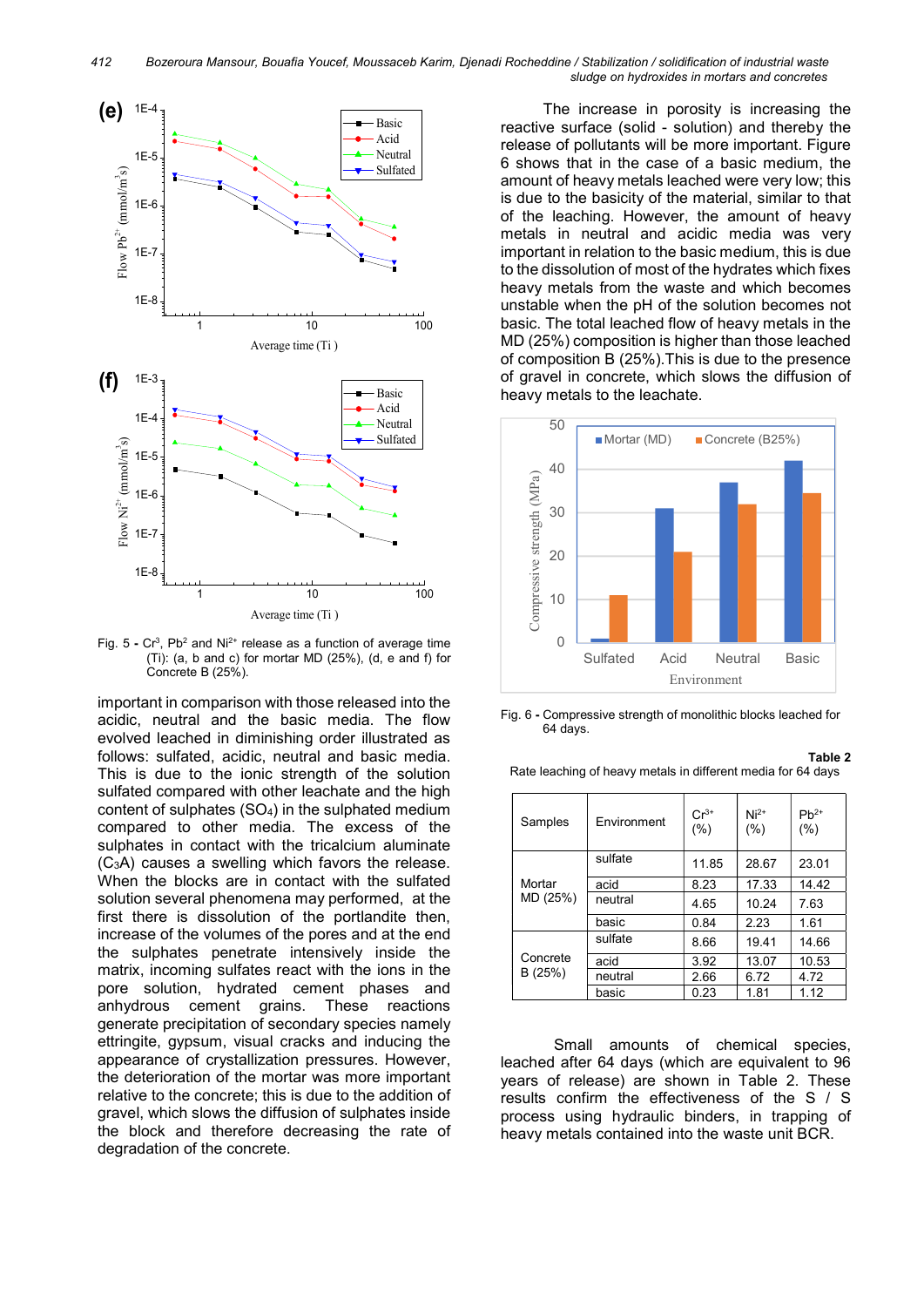The results recorded in Table 2, show that: the amounts of heavy metals leached after 64 days are still lower compared to leachate from the raw waste of BCR unit, which proves the effectiveness of treatment stabilization / solidification at the using hydraulic binders. The leached amounts of chromium are very low compared to other metals in the four media and for both materials types. This can be explained by its chemical nature which is poorly soluble; the amount of heavy metals released into the sulfated medium is more important compared with those observed in other media. This clearly shows the brutal effect of sulfates in the deterioration of binding materials and the release of toxic heavy metals into the environment. To confirm the deterioration of the materials submitted to the sulfated medium and evaluate their degradation in terms of compressive strength, the tests performed on monolithic blocks recovered after 64 days of leaching. The results are illustrated in the Figure 6.

## 4. Conclusions

The aim of this study was to investigate the effectiveness of the stabilized / solidified process of inorganic waste (hydroxide sludge and metal fibers) containing heavy metals in cement matrices. The main conclusions can be summarized as follows:

According to the TCLP test, the waste characterization results of the cutlery unit BCR of Algerians industry show that it has a polluting nature (rich in heavy metals, particularly nickel); its concentration far exceeds those required by standard, hence the fact that stabilization / solidification is recommended.

The results of the mechanical strength (compressive) are acceptable because they meet the current standard and are influenced by the presence of pollutants (type and content). Thus, it appears that the doped materials by waste have lower strengths compared to standard materials (without waste). Then, there it was observed that strength at 28 days of hardening is about 50 MPa for mortars and 37.5 MPa for concrete compared to materials with 25% waste.

Immersion studies of materials in the water, promotes the swelling phenomenon in the binding matrix; there is induced a release of large amounts of toxic metals into the surrounding environment.

The use of leaching tests to determine the intensity and dynamic release of the elements is necessary for evaluating the efficiency of the stabilization by hydraulic binders.

The use of the leaching test on monolith (MLT) in neutral (pure water), sulfated, acidic and basic media allowed the determination of the parameters controlling the release of chemical species. Tests MLT, conducted on mortar and concrete shown for the sulfated medium: the large

flows of heavy metals release (nickel, chromium and lead), compared to other study areas. The literature [27] confirms this. The material consumes some sulfates of the external solution (sulfates diffusion inwards of the binding matrix).This phenomenon leads to the precipitation of secondary species, creating cracks in the block, which accelerates the degradation of composites materials and the release of toxic pollutants into the surrounding environment in large quantities.

The optimal material selected after our investigation is the concrete. This choice is, motivated by the benefits and optimum parameters presented by this.

The amounts of heavy metals leached after 64 days are still, lower compared to leachate from the raw waste of BCR unit in environment study, which proves the effectiveness of stabilization / solidification treatment by using of hydraulic binders.

#### Acknowledgements

We thank the Ministry of Higher Education and Scientific Research for grants for this research study as well as those of the CNEPRU  $N^{\circ}$ : A01L02UN060120150001. The authors appreciate the collaboration of technicians to process engineering from the laboratory LGCA University of Bejaia and laMoMS University of Tizi Ouzou Algeria.

#### REFERENCES

- 1. K. Sri Bala, Kameswari , P. Rohit Babu,<br>B. L. Chitra Kalyanaraman, Solidification and B. L. Chitra Kalyanaraman, Solidification and<br>Stabilization of Tannery Sludge, Environmental Stabilization of Tannery Footprints and Eco-design of Products and Processes edited by (Springer Singapore, 2016) p. 381.
- 2. S. Bouzkurt, L. Moreno, L. Neretnieks, Long-term processes in waste deposits, Science of The Total Environment, 2000, **250**(1-3) 121.<br>H. R. Amini, M. Saeed,
- 3. H. R. Amini, M. Saeed, A. Baghvand, Solidification/Stabilization of Heavy Metals from Air Heater Washing Wastewater Treatment in Thermal Power Plants, International Journal of Environment Research, 2008, 2(3), 297.
- 4. Chikhi. M, Balaska. F, Boudraa. S, Experimental Study of Stabilization of Sludge Containing Toxic Metal by Hydraulic Binders, Energy Procedia, 2012, 19, 259.
- 5. D. Barbir, P. Dabic, P. Krolo, Stabilization of chromium salt in ordinary portland cement, Sādhanā, 2012, 66(5), 781.
- 6. M. A. C, Gollmam, M. M. Da Silva, Stabilization and solidification of Pb in cement matrices, Journal of Hazardous Materials, 2010, 179(1-3), 507.
- 7. E. H. Cheryl, A. Rose, B. Donia, Evaluation the applicability of the modified toxicity charateritic leaching procedure (TCLP) for the classification of cementitious wastes containing lead and candmium, J. of Hazardous Materials, 2003, 103(B), 40.
- 8. G. E. Voglar, D. Lestan, Equilibrium leaching of toxic elements from cement stabilized soil, J of Hazardous Materials, 2013, 246, 25.
- 9. X. D Li, C. S. Poon, H. Sun, I. M, Lo, D. W. Kirk, Heavy metal speciation and leaching behaviors in cement based solidified/stabilized waste materials, Journal of Hazardous Materials, 2001, 82(3), 215.
- 10. K. Moussaceb, A. Ait Mokhtar, D. Merabet, Influence of leaching conditions on the release kinetics of lead chromium and nickel from solidified/stabilized cementitious materials, Environ Techno, 2012, 33, 2690.